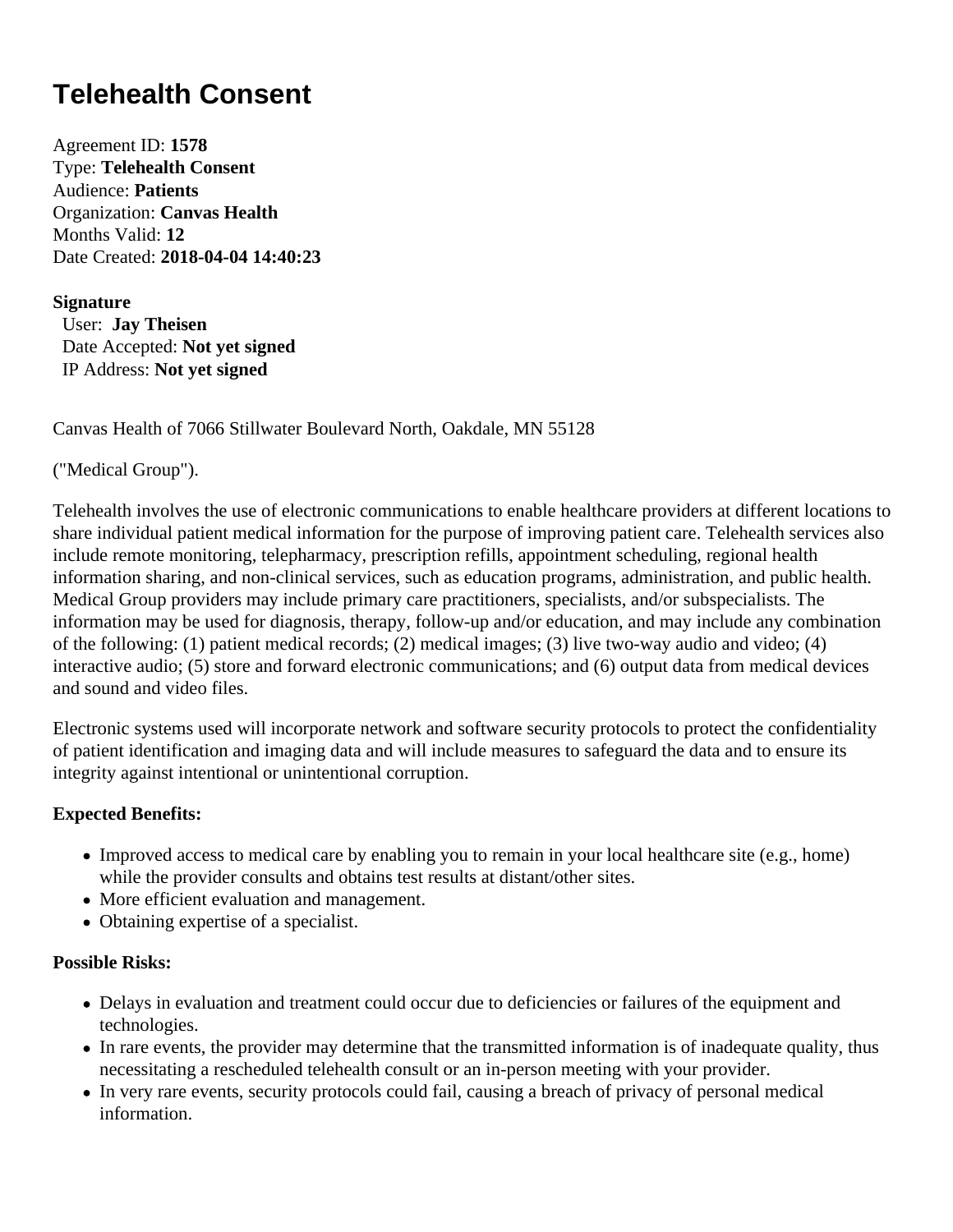By checking the box associated with "Accept", you acknowledge that you understand and agree with the following:

1. I hereby consent to receiving Medical Group's services via telehealth technologies. I also understand it is up to the Medical Group provider to determine whether or not my needs are appropriate for a telehealth encounter.

2. I have been given an opportunity to select a consulting provider from the Medical Group prior to the consult, including a review of the consulting provider's credentials.

3. I understand that federal and state law requires health care providers to protect the privacy and the security of health information. I understand that Medical Group will take steps to make sure that my health information is not seen by anyone who should not see it. I understand that telehealth may involve electronic communication of my personal medical information to other medical practitioners who may be located in other areas, including out of state.

4. I understand there is a risk of technical failures during the telehealth encounter beyond the control of Medical Group. I agree to hold harmless Medical Group for delays in evaluation or for information lost due to such technical failures.

5. I understand that I have the right to withhold or withdraw my consent to the use of telehealth in the course of my care at any time, without affecting my right to future care or treatment. I understand that I may suspend or terminate access to the service at any time for any reason or for no reason. I understand that if I am experiencing a medical emergency, that I will be directed to dial 9-1-1 immediately and that the Medical Group health service specialists are not able to connect me directly to any local emergency services.

6. I understand the alternatives to telehealth consultation, such as in-person services are available to me, and in choosing to participate in a telehealth consultation, I understand that some parts of the services involving physical tests may be conducted by individuals at my location, or at a testing facility, at the direction of the Medical Group consulting healthcare provider (e.g. labs or bloodwork).

7. I understand that sessions may also be monitored for training, audit, support, or other reasons associated with my care.

8. I understand that I may expect the anticipated benefits from the use of telehealth in my care, but that no results can be guaranteed or assured.

9. I understand that my healthcare information may be shared with other individuals for scheduling and billing purposes. Persons may be present during the consultation other than the Medical Group provider in order to operate the telehealth technologies. I further understand that I will be informed of their presence in the consultation and thus will have the right to request the following: (1) omit specific details of my medical history/examination that are personally sensitive to me; (2) ask non-medical personnel to leave the telehealth examination; and/or (3) terminate the consultation at any time.

10. If applicable, I understand that any Drug Enforcement Agency controlled substances are prescribed at the sole discretion of the provider in compliance with federal and state regulations. There is no guarantee that I will be given a prescription at all. Medical Group may require an in-person visit from time to time to continue to prescribe medications.

11. I understand that if I participate in a consultation, that I have the right to request a copy of my medical